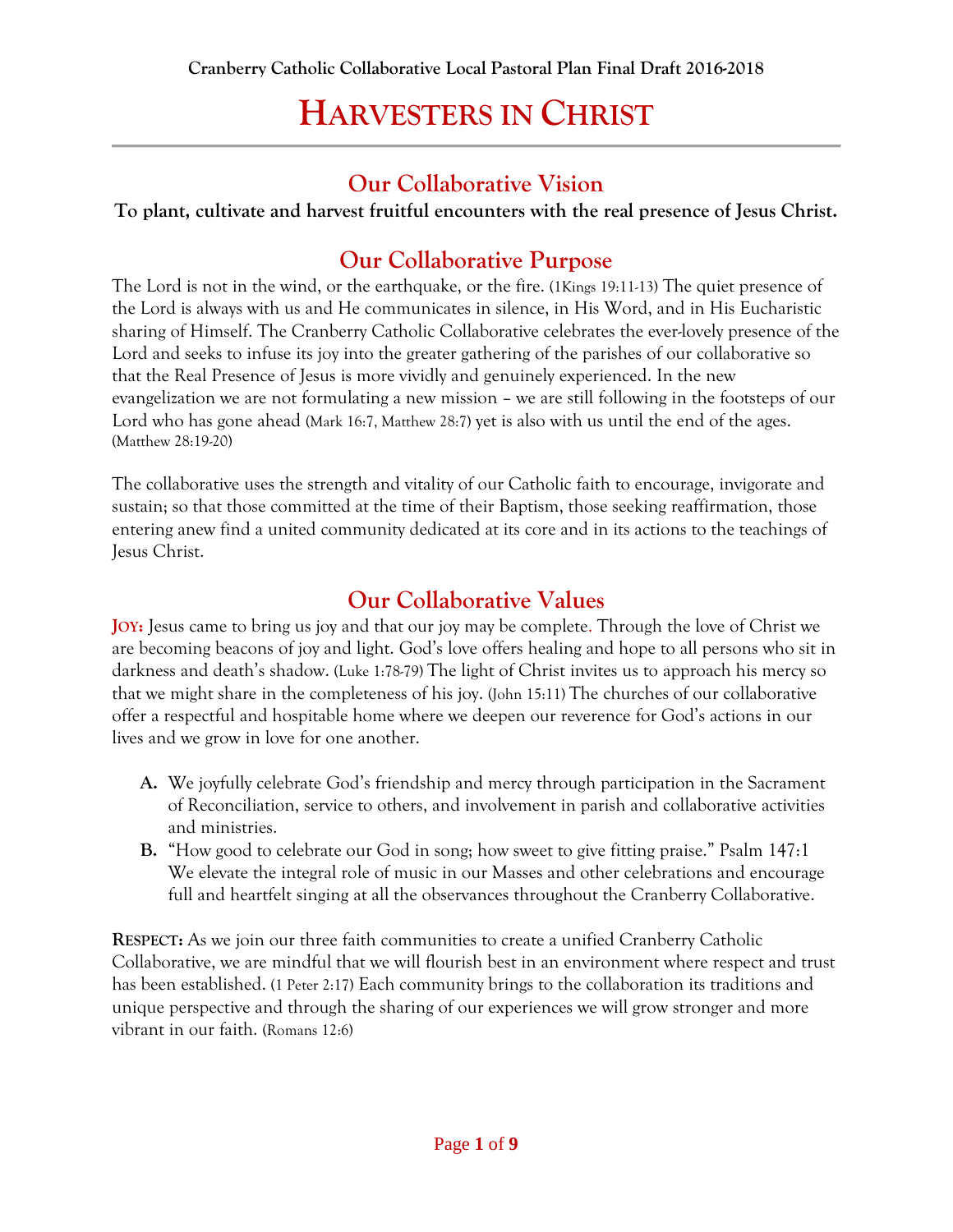- **A.** The Collaborative Leadership Team, Parish Finance Councils and Collaborative Pastoral Council dedicate their efforts to ensure that the needs and concerns of each church of the Collaborative are equally addressed.
- **B.** We encourage one another to celebrate our faith by attending Mass and other services in all the churches of the Collaborative.

**FELLOWSHIP & HOSPITALITY:** We will open wide our doors, our hearts and our minds to all those who cross our path. Through word, sacrament and service we will actively inform those interested in knowing more by growing in fellowship with each other. We extend our hands, voices, and hearts to all people to encourage others to seek the face and the friendship of God, in a missionary spirit of charity, in the light of Christ. (John 13:34-35, Matthew 28:19)

- **A.** We exchange greetings and initiate conversations when encountering others.
- **B.** We build up the Body of Christ by avoiding and resisting opportunities to gossip or disparage others
- **C.** We are resolved to approach interpersonal situations, particularly misunderstandings, with kindness and patience – not judgment

### **Our Collaborative Priorities for 2016-2018**

Over the next three years, the priests, deacons and lay staff and parishioners of the Cranberry Catholic Collaborative will focus on the following three pastoral priorities and associated goals in order to enliven the vision of Disciples in Mission and foster the New Pentecost in our local church.

#### **PRIORITY: CREATING JOYFUL OPPORTUNITIES TO ENCOUNTER CHRIST**

The Cranberry Catholic Collaborative recognizes true joy is found in Christ-centered encounters. Personal encounters with the living Christ, through Word, Sacrament, prayer and community are sources of holy joy. We will celebrate our joy by demonstrating to others our commitment to Christ though our actions and words with the greater community at large.

- **A. Goal:** Establish weekly Sunday Family Liturgies in the Collaborative by June 30, 2016
	- **i.** Focus on family centered liturgies incorporating the Lectionary for Children and homilies that interact with children,
	- **ii.** Use liturgical music that is child-centered, and incorporating Eucharistic Prayers for Children.
	- **iii.** Many of the liturgies will correlate with Generations of Faith festival themes
	- **iv.** Invite families to share in the liturgical ministries as lectors, Extraordinary Ministers of the Eucharist, altar servers, ushers, and other roles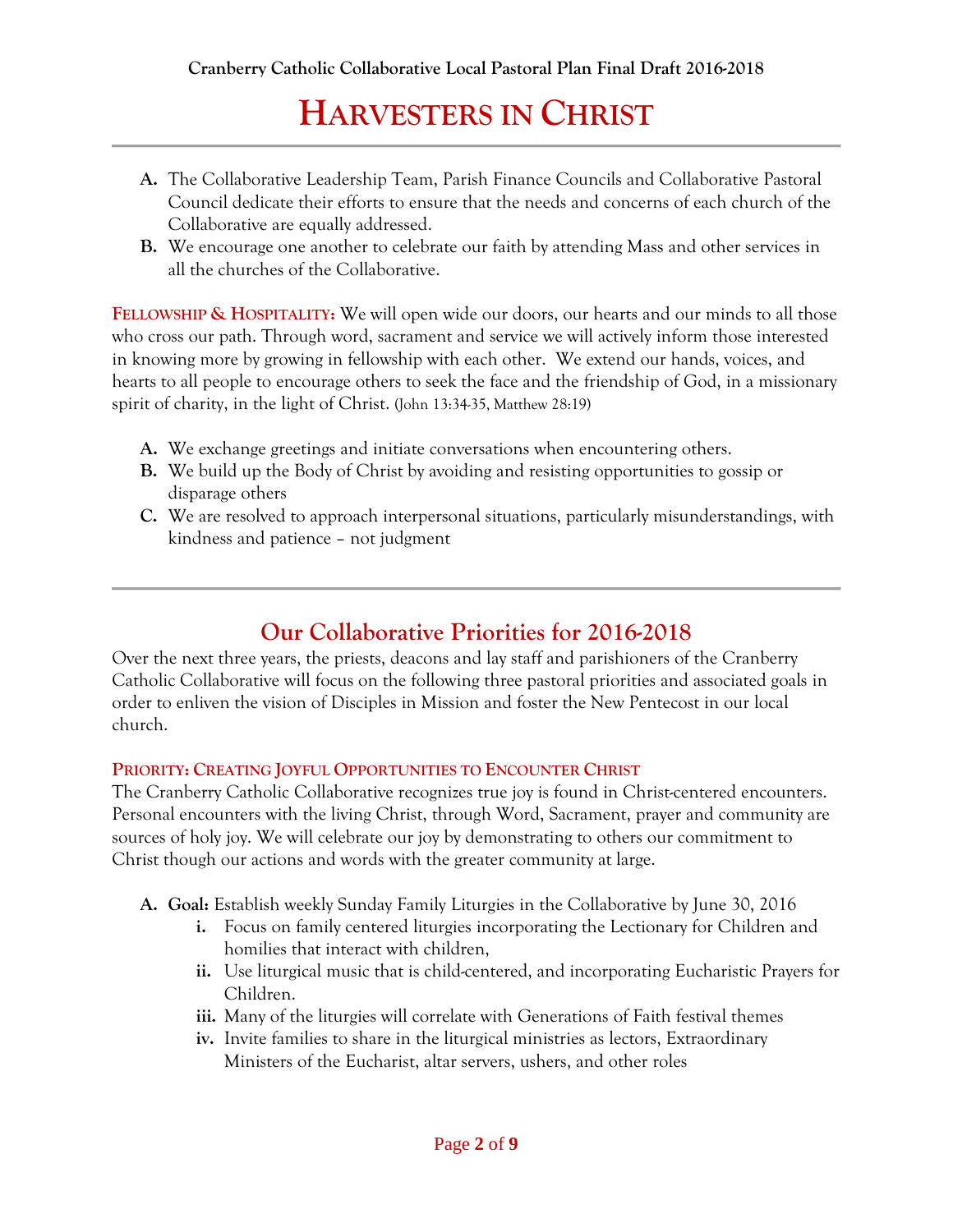- **B. Goal:** Individuals and families that celebrate a "gateway moment" (sacraments, bereavement) will receive at least 1-2 follow-up contacts from our parishes by January 1, 2018)
	- **i.** First communicants, Confirmation candidates, Bereavement,
	- **ii.** Enhanced system of tracking sacramental moments
	- **iii.** Recruitment of volunteers to help with follow-up
	- **iv.** Focus on one specific group at a time, beginning with Families of Newly Baptized:
		- a. Invite families of the newly baptized to a special liturgy on the Feast of the Baptism of the Lord.
	- **v.** Identify those parishioners with a charism or gift for welcoming or evangelization and form a collaborative-wide "Welcome Team".
	- **vi.** The Welcome Team will generate ideas and implement new ways of welcoming, evangelizing and supporting newcomers in midst including developing "welcome" flyers and booklets
- **C. Goal:** The Collaborative will offer 2-4 young adult faith sharing and fellowship opportunities annually by June 30, 2018.
	- **i.** Plan social and faith building events with our "Theology with Apps" outreach ministry.
	- **ii.** Establish a Young Adult Group in the Collaborative to meet weekly to share the gospel for the following week and provide spiritual support for one another.
	- **iii.** Form a Collaborative team of to look for other faith sharing and fellowship opportunities for young adults.

#### **PRIORITY- OPENING WIDE OUR HEARTS**

We are committed to opening wide our own hearts to Christ working within us to accept His will and become better disciples. Through our own transformation, others will see Christ in us and be inspired to open their hearts as well to His loving message of hope and salvation.

- **A. Goal:** One to one missionary discipleship and witness training for 200-300 parishioners by June 30, 2018.
	- **i.** Research and create materials essential to form witnesses to Christ
	- **ii.** Workshops to be held 2-4 times/year
	- **iii.** Form a collaborative Witness Team to recruit potential witnesses and to mentor and support new witnesses.
- **B. Goal:** The Collaborative will identify and establish a relationship with a local or third world country sister parish by September 30, 2017.
	- **i.** Director of Development will initiate the process of finding a sister parish
	- **ii.** Once a sister parish has been chosen parishioners will be invited to become involved with the support of the sister parish.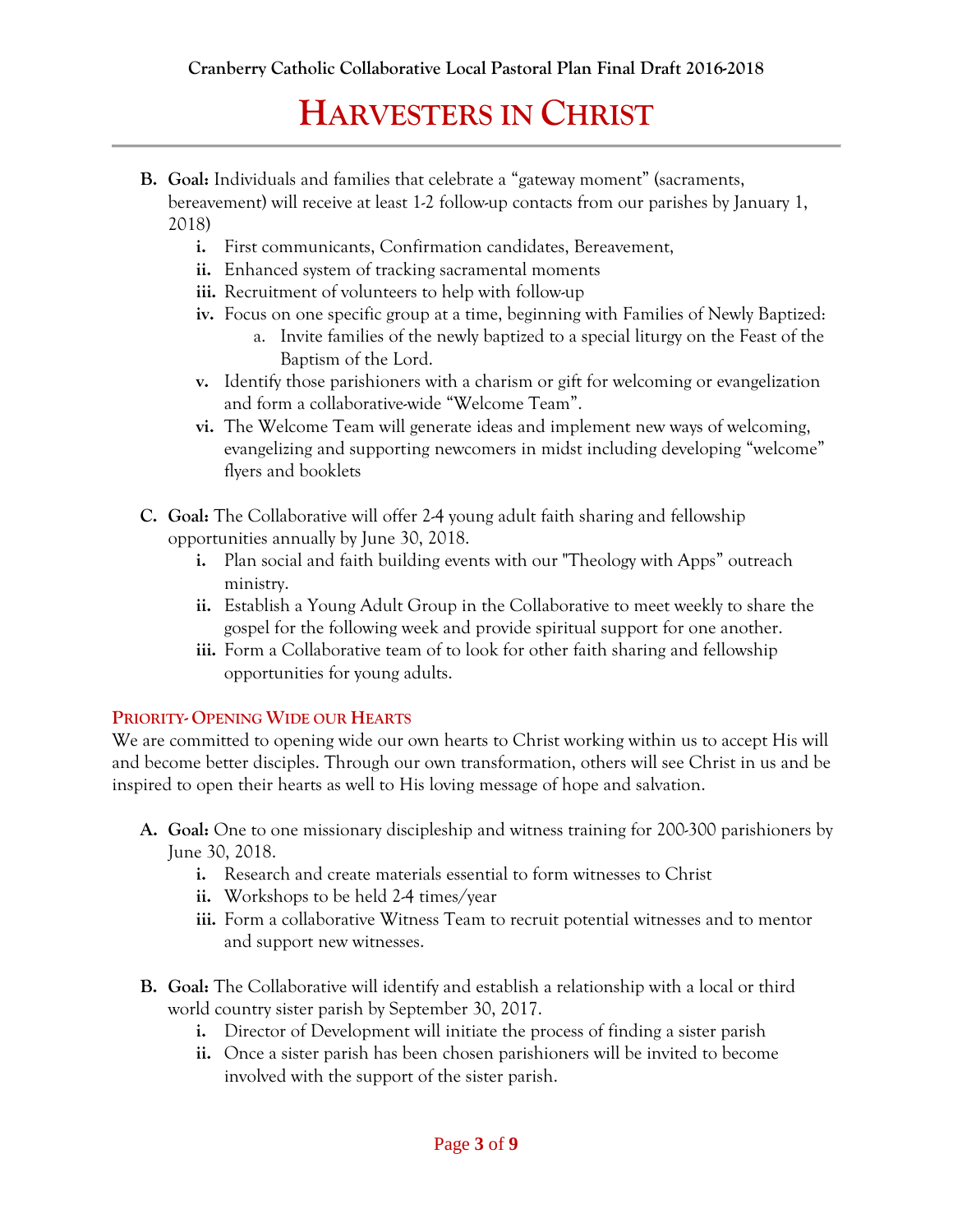- **C. Goal:** collaborative members will provide God's comfort and care through participating in a volunteer opportunity by June 30, 2018.
	- **i.** Form Bereavement ministry to bring Christ to those who grieve.
	- **ii.** Parishioners from each community can generate opportunities
	- **iii.** Expand and support the Parish Nursing Program
	- **iv.** Train and support those who serve Nursing Homes and the Homebound in how to be evangelizers and disciples in Christ
	- **v.** Form a Christian Service Corps for community and mission work.

#### **PRIORITY- HEARING HIS VOICE**

Christ calls each of us to Himself. Through Christ's unique and individual call, each of us contribute to the body of Christ through our vocation. The Cranberry Catholic Collaborative embraces this calling through personal and purposeful celebrations with intention of creating discerning disciples.

- **A. Goal:** Establish a Collaborative Vocation Team consisting of 6-10 parishioners by June 30, 2016.
	- **i.** Provide mentoring and support for men in discernment for the diocesan priesthood, religious orders, permanent deaconate and women in discernment for religious life.
	- **ii.** The Vocations team will create a Vocations Cross for Priests program to run within the religious education programs. This will include Generations of Faith, Confirmation 1 & 2 and Eucharist Level 1 & 2 Classes by June 2017.
	- **iii.** The Vocations Team will sponsor a vocations' week program. This program will consist of witness talks from seminarians, religious, married couples and celibate singles, by Spring 2018
	- **iv.** Clergy will extend invitations to at least three men to the St. Andrew's Dinners each year, by June 2016.
	- **v.** Clergy will extend invitations to women to vocation events to the sisterhood by June 2016.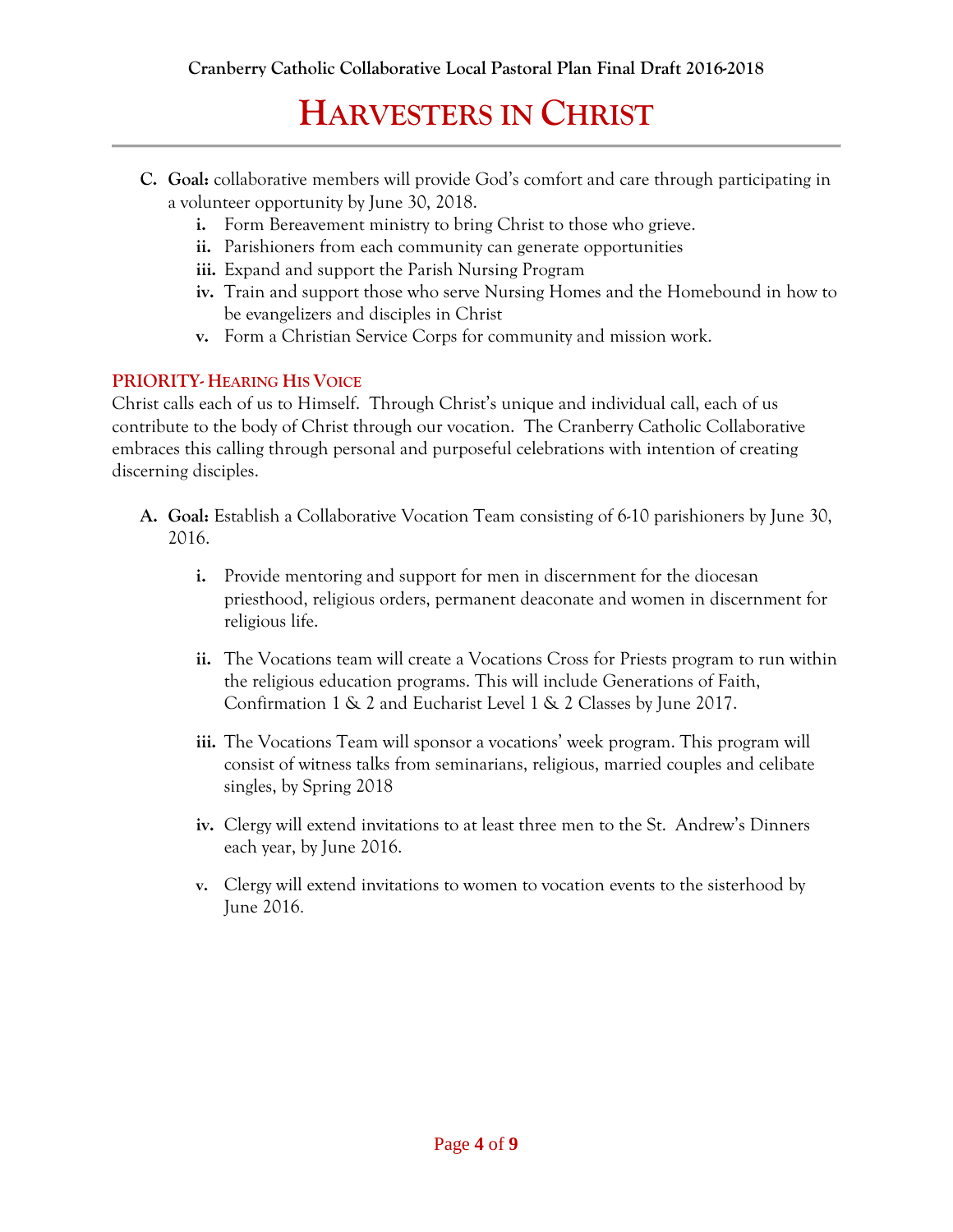### **Collaborative Foundational Ministries**

While focusing on our priorities, we will continue to attend to the areas of ministry that are ongoing in our parishes. Below is a list of some of the initiatives that we will seek to complete over the next three years in each of these foundational ministries of our Collaborative.

#### **Evangelization**

- Host book discussions that focus on evangelization and forming intentional disciples
- Encourage staff, councils and parishioners to attend workshops pertaining to evangelization and discipleship, hosted locally and at the Archdiocese
- Recruit and train greeters and ushers to be welcoming and evangelizing

#### **Religious Education & Faith Formation**

- Develop online home kit resources for Generations of Faith program
- Encourage Generations of Faith Families to attend Mass more often, especially at Family Liturgies
- Continue to build up the Generations of Faith volunteer team at Sts. Martha and Mary
- Encourage/offer formal training of catechists, such as the Theological Institute Programs at St. John's Seminary and other opportunities
- Parental Catechesis enhancement
- Begin planning for Collaborative Youth Ministry

#### **Vocations**

- Continue to offer a weekly intention in support of vocations in the Prayers of the Faithful
- Promote opportunities for seminars and retreats focusing on marriage, priestly vocations and religious life via the bulletin, website and social media

#### **Active Prayer & Sacramental Life**

- Offer more opportunities for prayer and faith-sharing including the Meeting Christ in Prayer program and other like programs
- Elevate the integral role of music in our Masses and other celebrations and encourage full and heartfelt singing at all the observances throughout the Cranberry Collaborative
- Create more opportunities for persons with disabilities to participate in active ministry and service to others
- Regular opportunities for Eucharistic Adoration
- Continue to support and expand the Children's Rosary ministry
- Encourage parishioners to consider retreats and Cursillo as ways to deepen their faith
- Continue to promote and support the Lay Carmelites in our collaborative

#### **Apostolic and Charitable Activities**

Train and support collaborative ministries in the work of evangelization and disciple making

#### **Governance**

- Improve sound system at Sacred Heart Parish Hall
- Install new light fixtures in Sacred Heart Church
- Install new lights in Sts. Martha and Mary Church
- Install new Carillon at Sacred Heart Church
- Install new outdoor sign at Sts. Martha and Mary Church
- Continue to make our collaborative buildings and ministries more accessible to those persons with disabilities
- Create a comprehensive Ministry Volunteer and Child Safety Database
- Purchase and install a visible hymn board at Sts. Martha and Mary
- Replace the boiler at St. Rose of Lima
- Expand the CAP Team (child safety) and offer VIRTUS training on a regular basis
- Develop "app" for the Cranberry Catholic Collaborative for Android and iPhone/iPad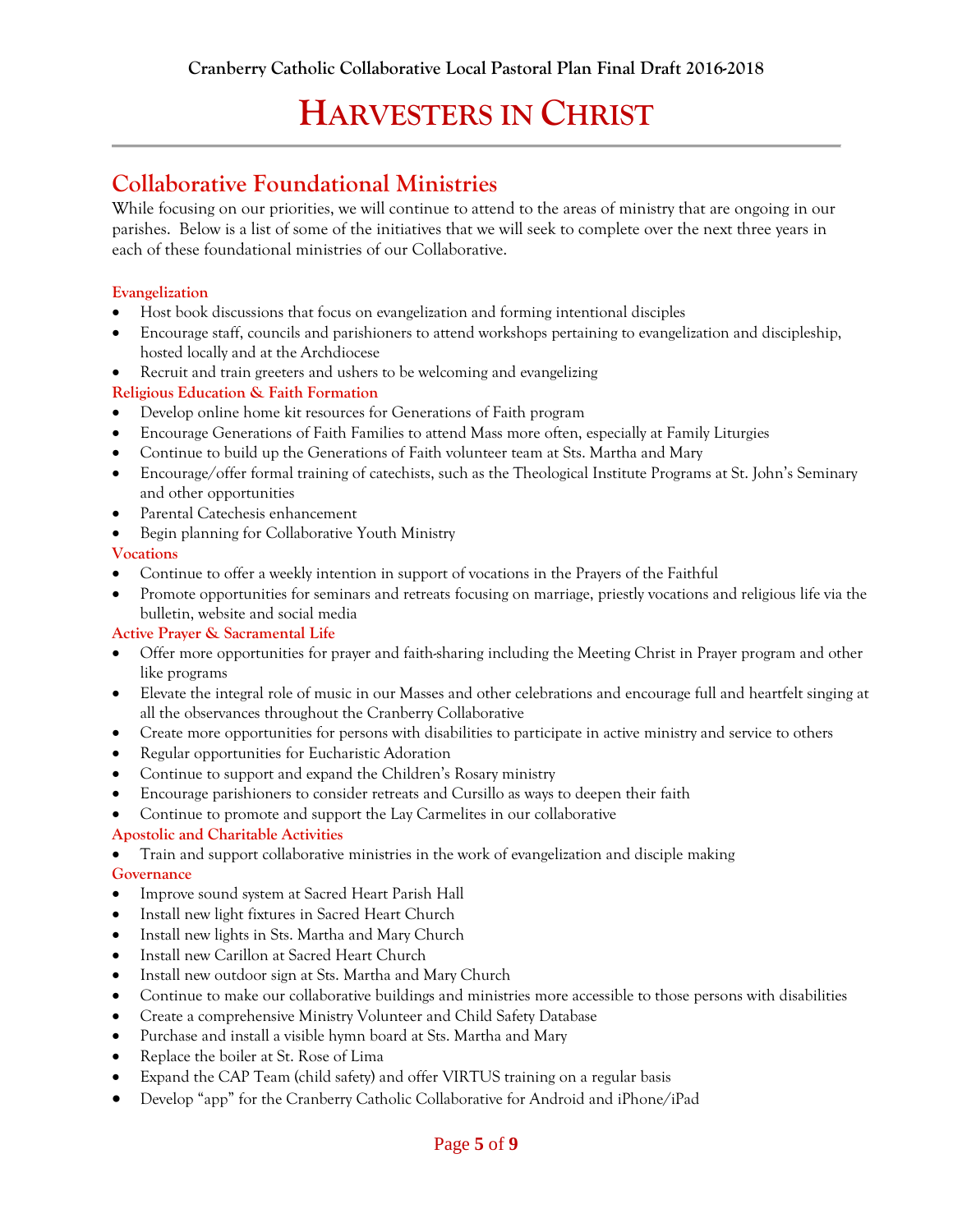### **Cranberry Catholic Collaborative Plan Summary**

| Year 1:                                                                      |                                                                                                                                                                                                                                                                                                                                                                                                                                                                                                                                                                                                                                                                                                                                                                                                                                                                                                                                                                                                                                                                                                                                                                                                                                                                                                                                                                                                                                                                                                                 |  |
|------------------------------------------------------------------------------|-----------------------------------------------------------------------------------------------------------------------------------------------------------------------------------------------------------------------------------------------------------------------------------------------------------------------------------------------------------------------------------------------------------------------------------------------------------------------------------------------------------------------------------------------------------------------------------------------------------------------------------------------------------------------------------------------------------------------------------------------------------------------------------------------------------------------------------------------------------------------------------------------------------------------------------------------------------------------------------------------------------------------------------------------------------------------------------------------------------------------------------------------------------------------------------------------------------------------------------------------------------------------------------------------------------------------------------------------------------------------------------------------------------------------------------------------------------------------------------------------------------------|--|
| Priority                                                                     | Key Strategy, Milestone or Action Step                                                                                                                                                                                                                                                                                                                                                                                                                                                                                                                                                                                                                                                                                                                                                                                                                                                                                                                                                                                                                                                                                                                                                                                                                                                                                                                                                                                                                                                                          |  |
| <b>CREATING JOYFUL</b><br><b>OPPORTUNITIES TO</b><br><b>ENCOUNTER CHRIST</b> | Establish weekly Sunday Family Liturgies in the Collaborative<br>$\bullet$<br>Form a Collaborative Team to look for faith sharing and fellowship<br>opportunities for young adults.<br>Establish enhanced system of tracking gateway moments                                                                                                                                                                                                                                                                                                                                                                                                                                                                                                                                                                                                                                                                                                                                                                                                                                                                                                                                                                                                                                                                                                                                                                                                                                                                    |  |
| <b>OPENING WIDE OUR HEARTS</b>                                               | Research and create materials essential to form witnesses to Christ<br>$\bullet$<br>Form a collaborative Witness Team to recruit potential witnesses<br>and to mentor and support new witnesses<br>Expand and support the Parish Nursing Program<br>$\bullet$                                                                                                                                                                                                                                                                                                                                                                                                                                                                                                                                                                                                                                                                                                                                                                                                                                                                                                                                                                                                                                                                                                                                                                                                                                                   |  |
| <b>HEARING HIS VOICE</b>                                                     | Establish a Collaborative Vocation Team consisting of 6-10<br>$\bullet$<br>parishioners<br>Clergy will extend invitations to at least three men to the St.<br>Andrew's Dinners<br>Clergy will extend invitations to women to vocation events for the<br>sisterhood                                                                                                                                                                                                                                                                                                                                                                                                                                                                                                                                                                                                                                                                                                                                                                                                                                                                                                                                                                                                                                                                                                                                                                                                                                              |  |
| <b>OTHER INITIATIVES</b>                                                     | Evangelization<br>Encourage staff, councils and parishioners to attend workshops<br>pertaining to evangelization and discipleship, hosted locally and at<br>the Archdiocese<br>Religious Education & Faith Formation<br>Develop online home kit resources for Generations of Faith<br>program<br>Encourage Generations of Faith Families to attend Mass more<br>often, especially at Family Liturgies<br>Continue to build up the Generations of Faith volunteer team at<br>Sts. Martha and Mary<br>Vocations<br>Continue to offer a weekly intention in support of vocations in the<br>$\bullet$<br>Prayers of the Faithful<br>Promote opportunities for seminars and retreats focusing on<br>marriage, priestly vocations and religious life via the bulletin,<br>website and social media<br>Active Prayer & Sacramental Life<br>Elevate the integral role of music in our Masses and other<br>$\bullet$<br>celebrations and encourage full and heartfelt singing at all the<br>observances throughout the Cranberry Collaborative<br>Regular opportunities for Eucharistic Adoration<br>٠<br>Continue to support and expand the Children's Rosary ministry<br>Governance<br>Create a comprehensive Ministry Volunteer and Child Safety<br>$\bullet$<br>Database<br>Purchase and install a visible hymn board at Sts. Martha and Mary<br>$\bullet$<br>Replace the boiler at St. Rose of Lima<br>$\bullet$<br>Expand the CAP Team (child safety) and offer VIRTUS training on<br>$\bullet$<br>a regular basis |  |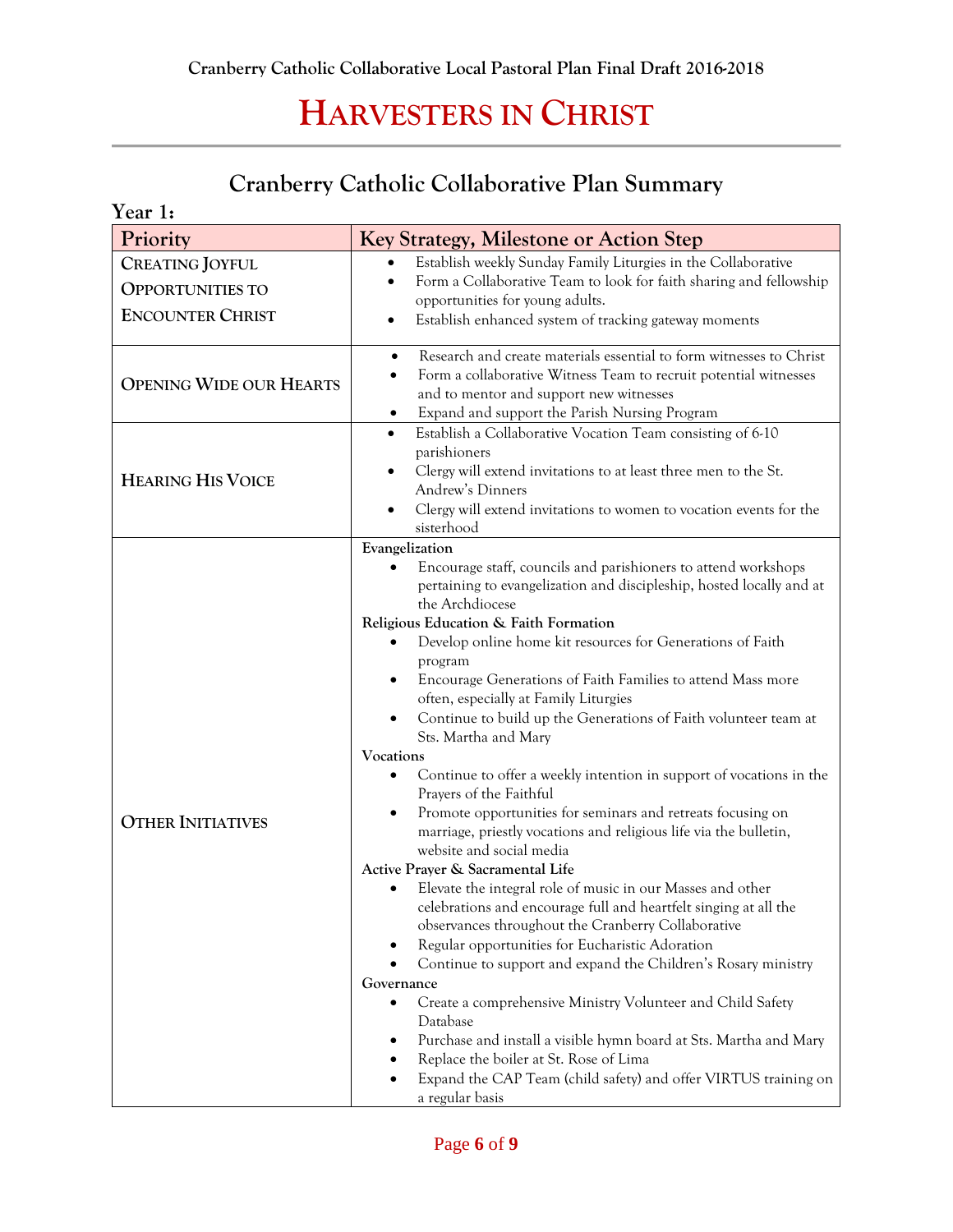### **Cranberry Catholic Collaborative Plan Summary**

| Year 2:                                                                      |                                                                                                                                                                                                                                                                                                                                                                                                                                                                                                                                                                                                                                           |  |
|------------------------------------------------------------------------------|-------------------------------------------------------------------------------------------------------------------------------------------------------------------------------------------------------------------------------------------------------------------------------------------------------------------------------------------------------------------------------------------------------------------------------------------------------------------------------------------------------------------------------------------------------------------------------------------------------------------------------------------|--|
| Priority                                                                     | Key Strategy, Milestone or Action Step                                                                                                                                                                                                                                                                                                                                                                                                                                                                                                                                                                                                    |  |
| <b>CREATING JOYFUL</b><br><b>OPPORTUNITIES TO</b><br><b>ENCOUNTER CHRIST</b> | Invite families to share in the liturgical ministries as lectors,<br>Extraordinary Ministers of the Eucharist, altar servers, ushers, and<br>other roles<br>Identify those parishioners with a charism or gift for welcoming or<br>evangelization and form a collaborative-wide "Welcome Team".<br>Establish a Young Adult Group in the Collaborative to meet weekly<br>to share the gospel for the following week and provide spiritual<br>support for one another.                                                                                                                                                                      |  |
| <b>OPENING WIDE OUR HEARTS</b>                                               | One to one missionary discipleship and witness training begins via<br>$\bullet$<br>workshops<br>Sister Parish is selected and parishioners will be invited to become<br>$\bullet$<br>involved with the support of the sister parish<br>Form Bereavement Ministry to bring Christ to those who grieve<br>$\bullet$<br>Train and support those who serve Nursing Homes and the<br>$\bullet$<br>Homebound in how to be evangelizers and disciples in Christ                                                                                                                                                                                  |  |
| <b>HEARING HIS VOICE</b>                                                     | Provide mentoring and support for men in discernment for the<br>$\bullet$<br>diocesan priesthood, religious orders, permanent deaconate and<br>women in discernment for religious life.<br>The Vocations team will create a Vocations Cross for Priests<br>program to run within the religious education programs. This will<br>include Generations of Faith, Confirmation 1 & 2 and Eucharist<br>Level 1 & 2 Classes                                                                                                                                                                                                                     |  |
| <b>OTHER INITIATIVES</b>                                                     | Evangelization<br>Recruit and train greeters and ushers to be welcoming and evangelizit<br>Religious Education & Faith Formation<br>Parental Catechesis enhancement<br>Active Prayer & Sacramental Life<br>Offer more opportunities for prayer and faith-sharing including the<br>Meeting Christ in Prayer program and other like programs<br>Encourage parishioners to consider retreats and Cursillo as ways to<br>deepen their faith<br>Continue to promote and support the Lay Carmelites in our<br>$\bullet$<br>collaborative<br>Governance<br>Develop "app" for the Cranberry Catholic Collaborative for<br>Android and iPhone/iPad |  |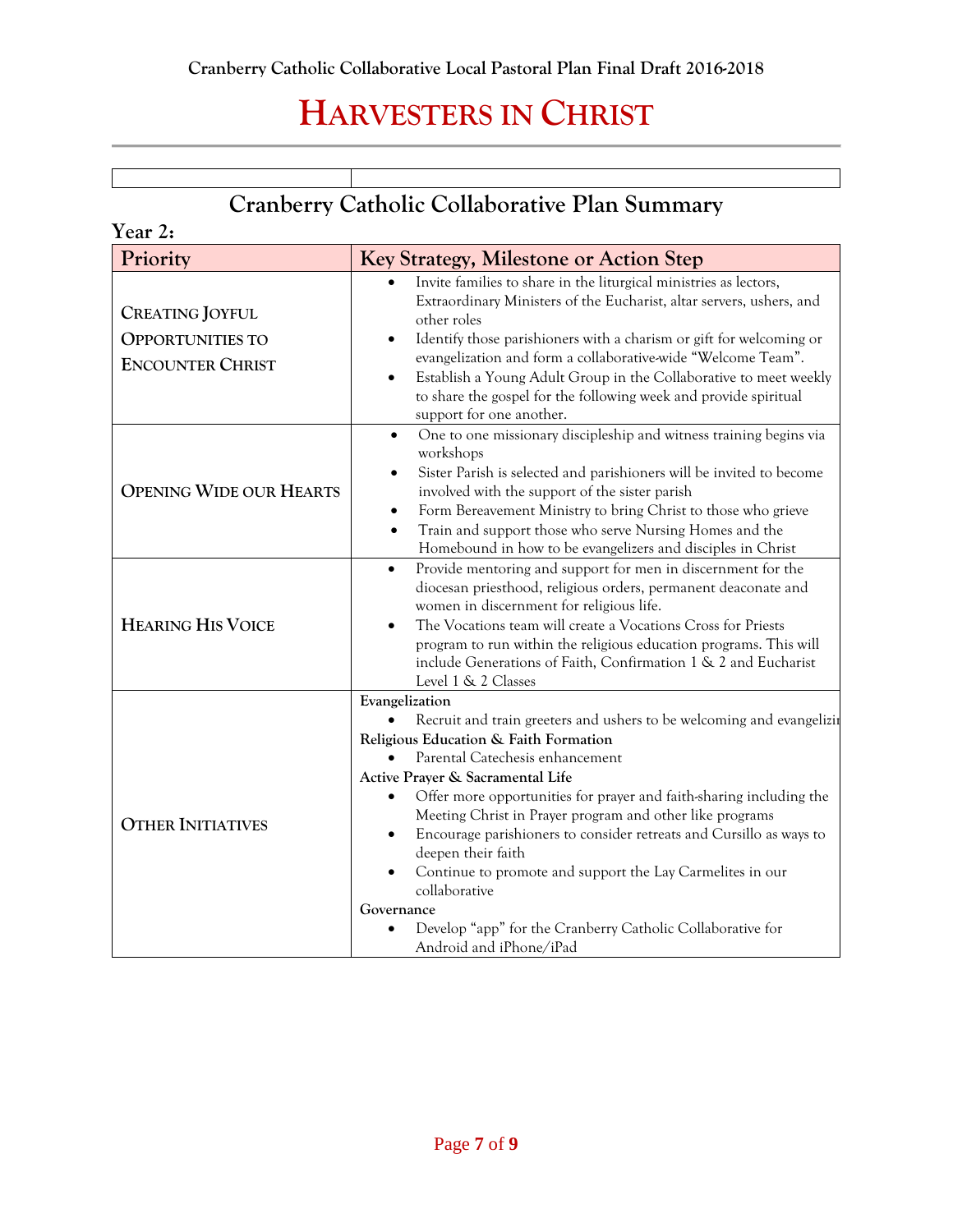### **Cranberry Catholic Collaborative Plan Summary**

| Year 3:                                                                      |                                                                                                                                                                                                                                                                                                                                                                                                                                                                                                                 |
|------------------------------------------------------------------------------|-----------------------------------------------------------------------------------------------------------------------------------------------------------------------------------------------------------------------------------------------------------------------------------------------------------------------------------------------------------------------------------------------------------------------------------------------------------------------------------------------------------------|
| Priority                                                                     | Key Strategy, Milestone or Action Step                                                                                                                                                                                                                                                                                                                                                                                                                                                                          |
| <b>CREATING JOYFUL</b><br><b>OPPORTUNITIES TO</b><br><b>ENCOUNTER CHRIST</b> | Individuals and families that celebrate a "gateway moment"<br>(sacraments, bereavement) will receive at least 1-2 follow-up<br>contacts from our parishes<br>Social and faith building events with the "Theology with Apps"<br>٠<br>outreach ministry                                                                                                                                                                                                                                                           |
| <b>OPENING WIDE OUR HEARTS</b>                                               | One to one missionary discipleship and witness training for 200-<br>$\bullet$<br>300 parishioners completed<br>Form a Christian Service Corps for community and mission work.<br>$\bullet$                                                                                                                                                                                                                                                                                                                      |
| <b>HEARING HIS VOICE</b>                                                     | The Vocations Team will sponsor a vocations' week program. This<br>$\bullet$<br>program will consist of witness talks from seminarians, religious,<br>married couples and celibate singles                                                                                                                                                                                                                                                                                                                      |
| <b>OTHER INITIATIVES</b>                                                     | Evangelization<br>Host book discussions that focus on evangelization and forming<br>intentional disciples<br>Religious Education & Faith Formation<br>Begin planning for Collaborative Youth Ministry<br>Active Prayer & Sacramental Life<br>Offer more opportunities for prayer and faith-sharing including the<br>Meeting Christ in Prayer program and other like programs<br>Governance<br>Continue to make our collaborative buildings and ministries more<br>accessible to those persons with disabilities |